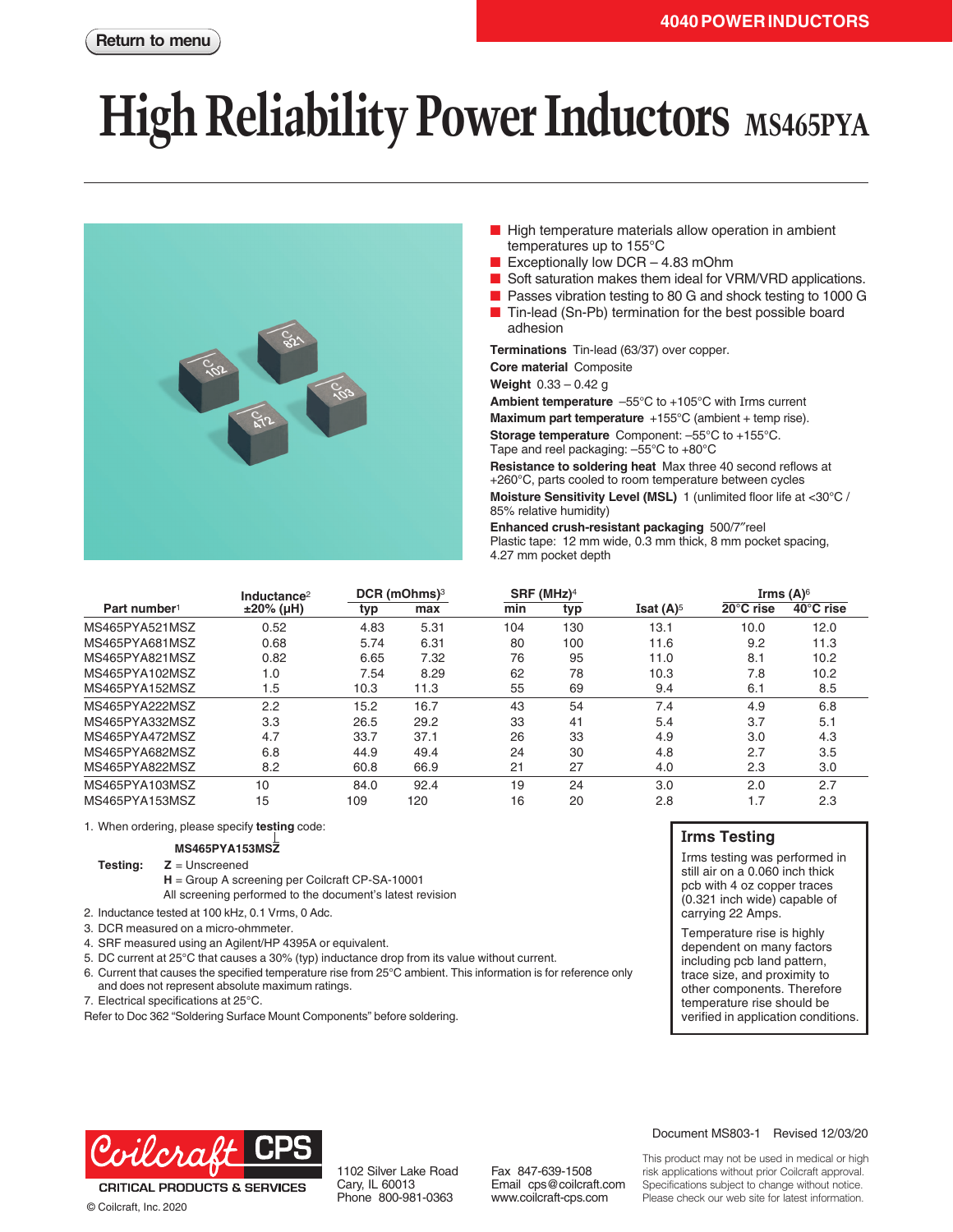### **MS465PYA Series**





© Coilcraft, Inc. 2020

Cary, IL 60013 Phone 800-981-0363

Email cps@coilcraft.com www.coilcraft-cps.com

Specifications subject to change without notice. Please check our web site for latest information.